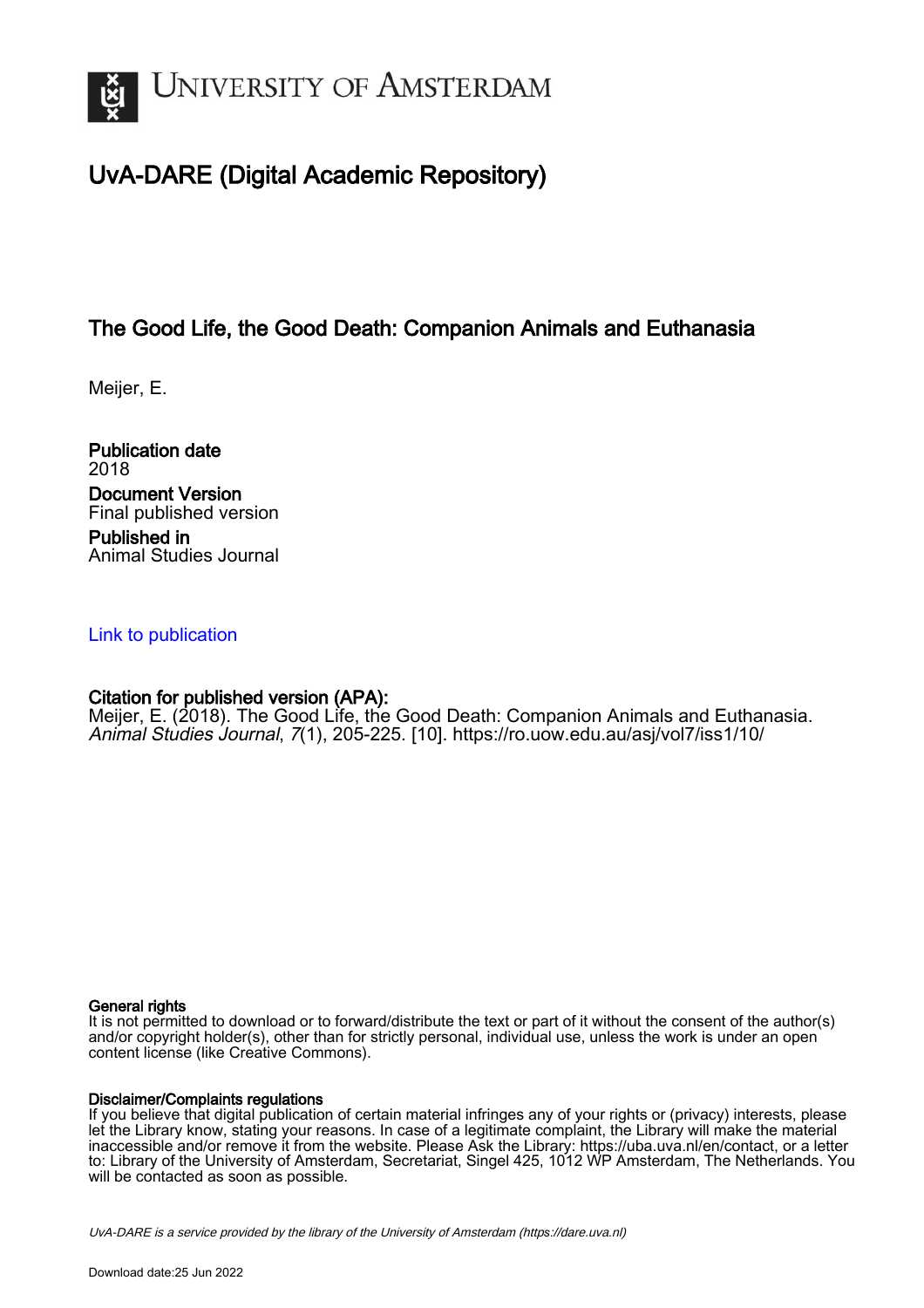# *The Good Life, the Good Death: Companion Animals and Euthanasia*

# **Eva Meijer University of Amsterdam**

#### *For Putih*

**Abstract:** *In this paper, I investigate the relevance of a relational approach to nonhuman animal euthanasia, focusing on companion animals. Recent scholarship in animal ethics, political philosophy and different fields of animal studies argues for viewing other animals as subjects, instead of as objects of study. Seeing other animals as subjects with their own views on life, with whom humans have different relations and with whom communication is possible, has ethical, practical, and epistemological implications for thinking about nonhuman animal euthanasia. In what follows I aim to shed light on some of these*  implications, focusing on euthanasia in the case of companion animals. I first discuss nonhuman animal *practices surrounding death and challenge the view that humans have a privileged experience and understanding of death. In the following section I further zoom in on the relationship between anthropocentrism and assessing the harm of death for nonhuman animals. This provides a starting point for the next section, in which I compare human and nonhuman animal euthanasia in The Netherlands. To conceptualize how we can develop new procedures for nonhuman animal euthanasia I then turn to interspecies intersubjectivity, and humans' understanding of other animals. In the final section I discuss the question of nonhuman animal euthanasia as inextricably linked to the question of how to live well with other animals, on an ontological and practical level. I end by discussing the practical implications of this, and briefly investigate how humans can begin to develop new practices surrounding death, together with other animals.*

**Keywords:** *nonhuman animal euthanasia, interspecies relations, nonhuman animal agency, animal death, interspecies communities.*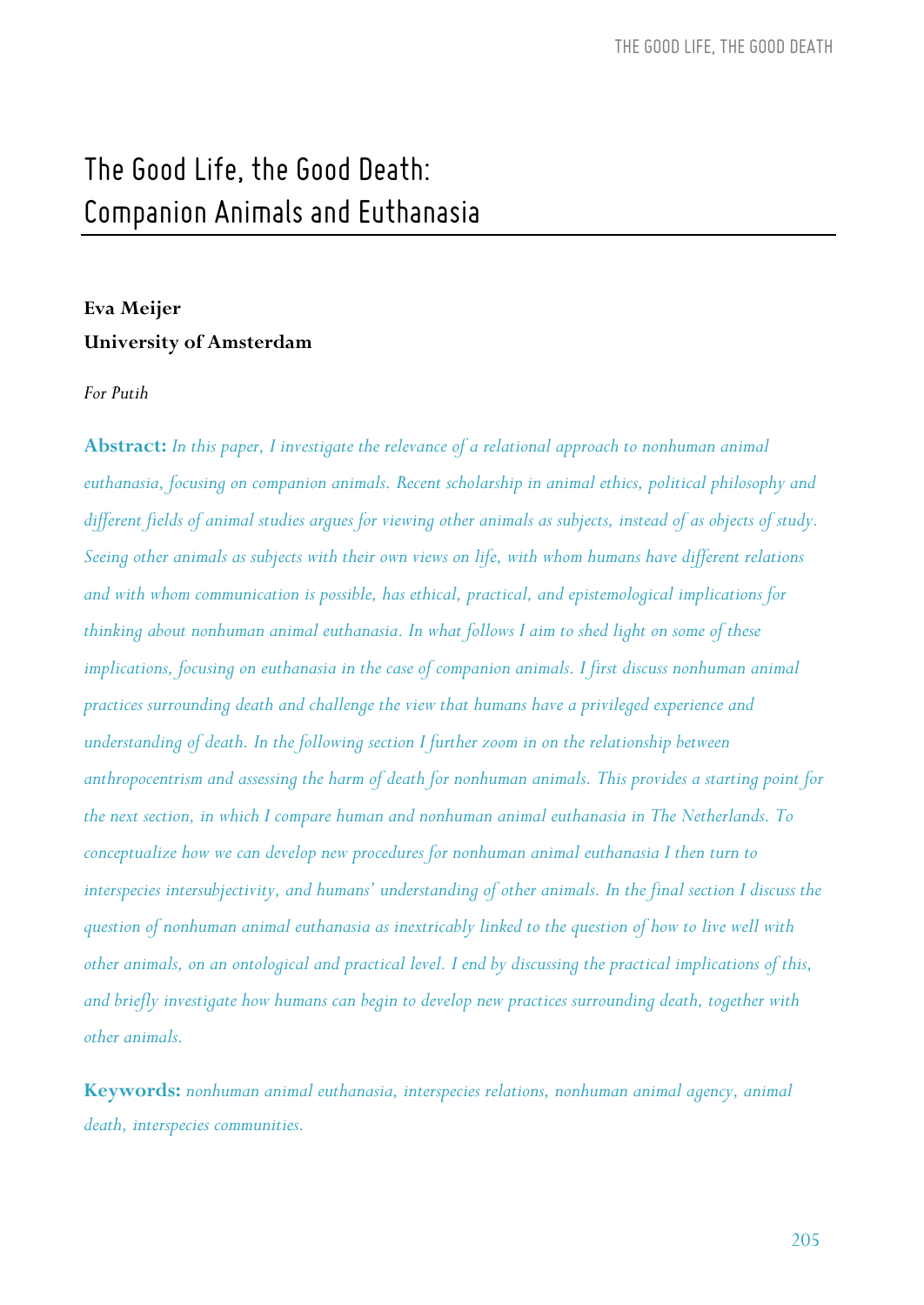*THE GOOD LIFE, THE GOOD DEATH*

## *Introduction*

The question of nonhuman animal euthanasia is not often considered in animal philosophy. Animal advocates mainly focus on challenging the killing of other animals for human benefit, and often consider nonhuman animal euthanasia to be fundamentally different from human euthanasia. Nonhuman animals are thought not to be able to understand their own mortality or communicate about death with humans, even though they are increasingly seen as subjects with their own perspectives on life across different fields of study including animal ethics, political philosophy, and ethology (for example, respectively, Aaltola; Donaldson and Kymlicka; Bekoff, *The Emotional Lives of Animals*). Seeing other animals as unique individuals, with whom humans can have different types of relations and with whom communication is possible, however, has ethical, practical, and epistemological implications for thinking about nonhuman animal death, especially with regard to nonhuman animal euthanasia. Nonhuman animals encounter death, experience grief, and many of them understand the finality of death, sometimes including awareness of their own mortality (see for example Bradshaw, *Elephants on the Edge*; King; Pierce). Human and nonhuman animals who form communities or share their lives in households will also inevitably encounter death. Within current power hierarchies, humans sometimes have a duty of care towards other animals, which can include having to make decisions about their death or continued life. In what follows I therefore investigate the relevance of a relational approach to nonhuman animal euthanasia, focusing on companion animals. Developing a critical perspective on nonhuman animal euthanasia is relevant not only with regard to improving individual decisions, but also in that it can challenge anthropocentrism within society.

The first section of this paper concentrates on nonhuman animal experiences of, and attitudes towards, death. Recent ethological research shows that other animals have their own ways of dealing with death, and their own forms of grieving. Using a human standard to measure these is problematic for normative and epistemic reasons. In the second section I further challenge the view that humans have a privileged understanding of death by zooming in on the relation between anthropocentrism and assessing the harm of death for nonhuman animals. This provides a starting point for comparing human and nonhuman animal euthanasia in The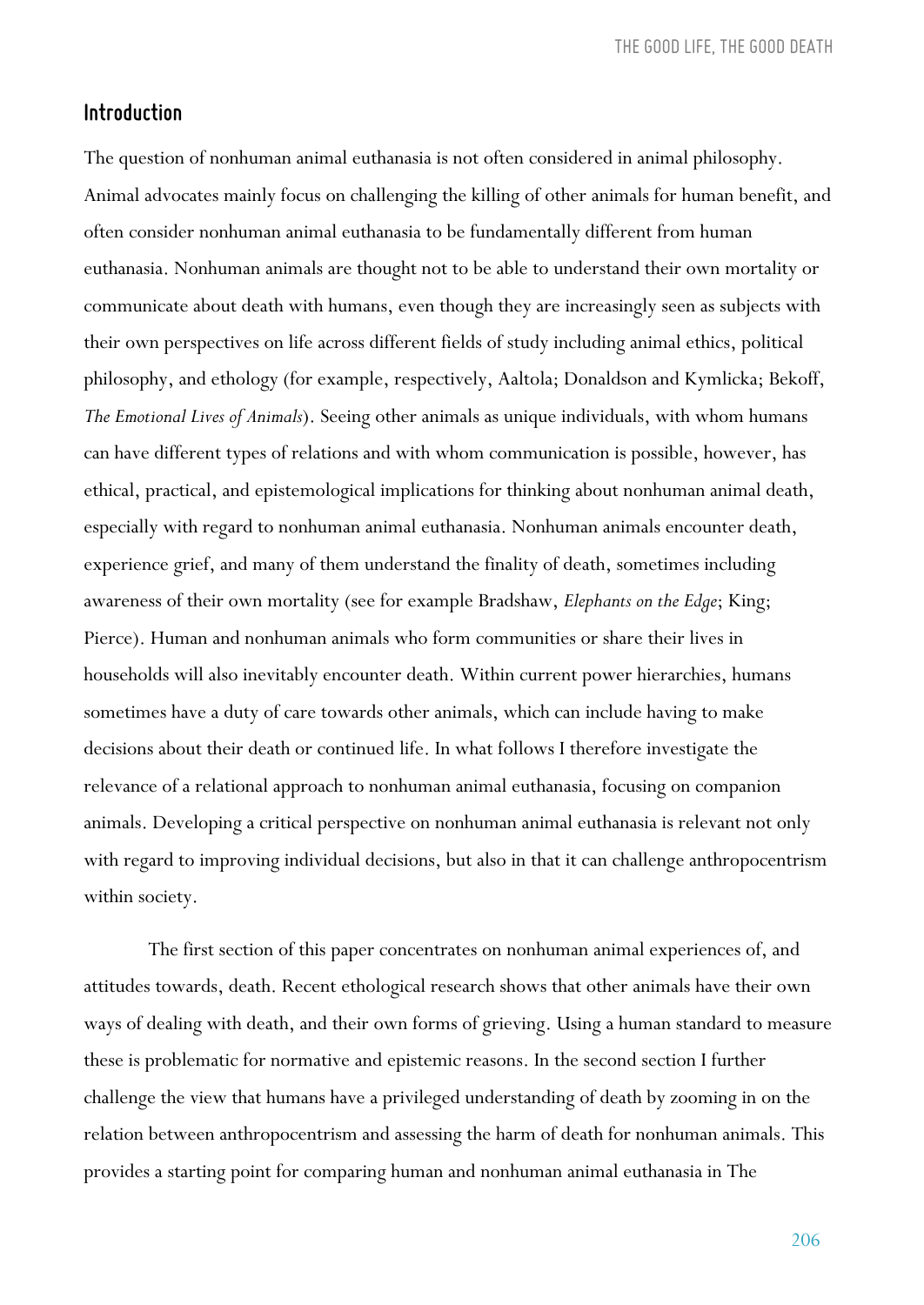Netherlands, to which I turn in the third section. In order to take nonhuman animal agency and subjectivity seriously, as well as interspecies relations, new procedures for nonhuman animal euthanasia need to be developed, in which the agencies of other species are recognized and taken into account formally. This requires further conceptualizing interspecies intersubjectivity, in order to better understand other animals. In the final section I draw some general conclusions, and discuss how the question of nonhuman animal euthanasia is inextricably linked to the question of how to live well with other animals, on an ontological and practical level. I end by discussing the practical implications of these insights, and investigate how humans might develop new practices surrounding death with other animals.

#### *Nonhuman Animals and Death*

Harper and Kohl, two mulard ducks, were rescued from a *foie gras* factory in New York in 2006 and taken to a Farm Sanctuary (King 39-40). Both of them were scared of humans and suffering from diseases as a result of the force-feeding they had endured. In the sanctuary, the ducks became inseparable. In the years that followed, they spent most of their time together, and chose not to interact much with other ducks. After four years, Kohl's condition began to deteriorate. When he could no longer walk, the sanctuary staff made the decision to euthanize him. Harper was in the barn when it happened. When Kohl had died, he lay down next to him, placed his own head and neck over Kohl's, and stayed in that position for some hours. Harper never recovered. In the daytime he sometimes went to the pond where he used to hang out with Kohl. He never bonded with another duck, and was more nervous around people than before. Two months later, he died.

While the story of Harper and Kohl, recounted in Barbara King's *How Animals Grieve*, may seem to be just an anecdote, recent research on animal cognition, cultures and languages affirms Darwin's view that differences between humans and other animals are of degree and not kind; this also applies to how nonhuman animals experience and respond to death, as the following examples show. Crows, magpies and ravens have mourning rituals (Bekoff, 'Animal Emotions'; Derbyshire). Crows also learn to fear humans who carry dead crows – they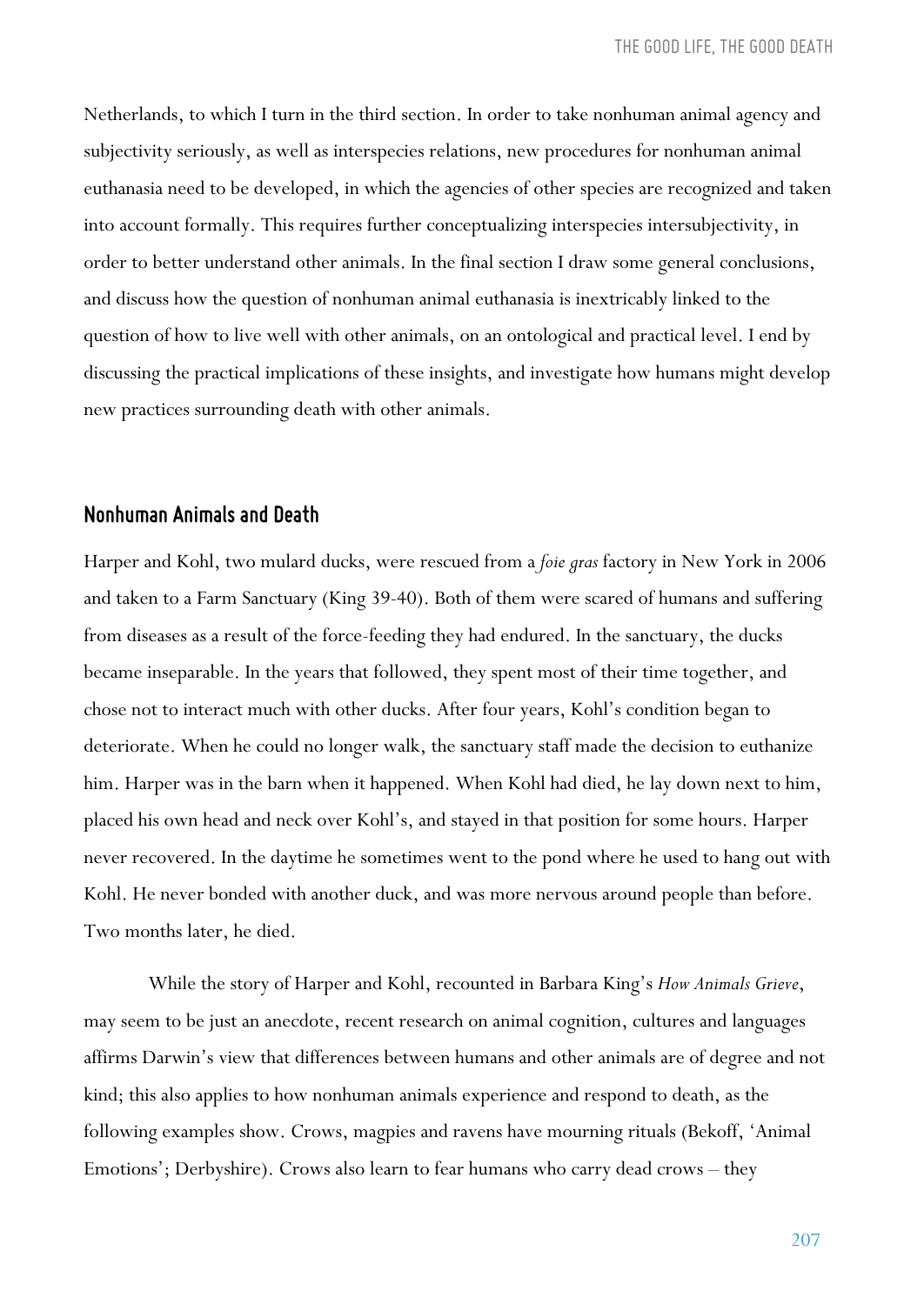communicate about this to others, and remember it for at least six weeks (Swift and Marzluff). Elephants are known for their death rituals, and they show interest in the bones of others (including ancient bones of unrelated other elephants). They keep visiting the graves of other elephants. They may also suffer from psychological traumas when losing others (Bradshaw, *Elephants on the Edge;* 'Not by Bread Alone'). Chimpanzees have been observed using tools to clean the body of a deceased group member (van Leeuwen et al.). Mourning has been observed in many species, ranging from ducks and dogs and donkeys to chimpanzees (King). Some scientists contend that cetaceans can take their own lives.<sup>1</sup> Recognized by humans as highly intelligent, dolphins are believed to be able to choose to end their lives. Unlike humans, breathing is an intentional act for dolphins; if they want to die, it has been argued, they simply stay under water (Greenwood). Scientists continue to investigate whether whale beachings can in certain instances be regarded as collective suicides (Palmer).

Humans are only just beginning to grasp the depth of other animals' understandings of death (Pierce 470), but it is uncontroversial to state that all social animals experience the death of others, and that they respond to death and loss in different ways. Philosopher Teja Brooks Pribac rightly argues that the question of whether other animals understand death is comprised of two sub-questions: whether they understand the physical non-returnability of another animal, and whether they understand their own mortality, which requires reflective consciousness (78). In analysing nonhuman animal understandings of death, humans often focus on the latter. Focusing on cognition in comparing human to nonhuman animal grief, and privileging reason over emotion, as is often done in studying nonhuman animal grief and nonhuman animals' experiences and perceptions of death more generally (Brooks Pribac 70), is problematic for several reasons.

First, nonhuman animals' awareness of their own mortality is of secondary relevance in experiencing the death of others, since lack of such understanding does not preclude the feeling of grief (Brooks Pribac 80). Expressions of nonhuman animal grief may vary widely between and within populations, based on the relationship to the deceased as well as the individual's ontogeny and personality (King 7-10). While nonhuman animal grief is often viewed as different to human grief on the premise that humans may be able to consider the implications of death to a different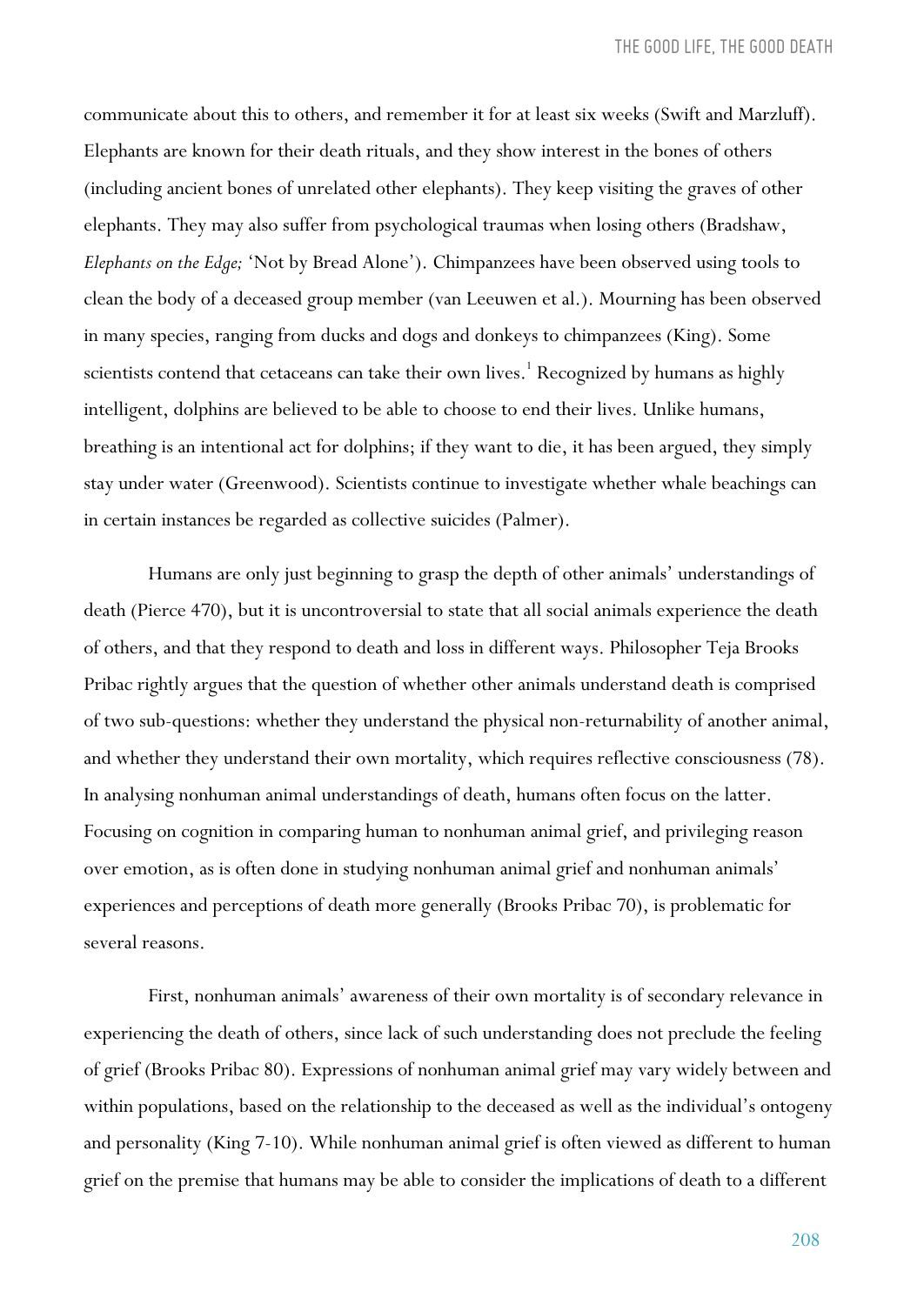degree, this does not mean that nonhuman animals' grief is emotionally less intense. Here it is important to remember that grief is the other side of love. Animals of many species are entangled in relations with others. Those who love – and many other animals love (see, for example, Bekoff's *The Emotional Lives of Animals*) – also grieve (King).

Second, these considerations are often speculative: in many cases humans do not know whether other animals understand their mortality. Increasing evidence for nonhuman animals' capacities for bi-directional mental time travel and anticipation (Roberts), and for experience learned fear (Swift and Marzluff), combined with the fact that death is often a recurrent phenomenon in the lives of other animals, shows that humans cannot automatically assume that other than human species have no such understanding. Furthermore, research questions set the scope for the answers other animals can give, and are often based on stereotypical views of them (Meijer). In order to further investigate nonhuman animals' understanding of and relationship with death one should keep open the possibility that they comprehend more than is currently assumed by many humans, and study them as subjects with their own perspective on life instead of as objects that only act on instinct.

Third, and relatedly, taking human expressions of grief as a blueprint for interpreting the behaviour of other animals obscures the many ways in which animals of different species may express themselves.

Finally, this emphasis on reason and cognition is a western human phenomenon, and does not correspond to a universal truth. Responses to death and grief may differ between different human<sup>2</sup> and nonhuman cultures, and a dualistic view, in which 'human' is separated from 'animal' or 'nature', is a cultural construction. This construction is prominent in the western philosophical tradition (Derrida, *The Animal That Therefore I Am*). A focus on cognition, in investigating nonhuman animals' relations to death, often serves and reinforces an anthropocentric view, since it affirms a human rationalist paradigm, in which humans are seen as categorically different from other animals and reason is seen as separated from emotion and the body. This view is not normatively neutral: reason is valued over emotion, and culture over nature. To develop a different idea about nonhuman animals and death, we need to move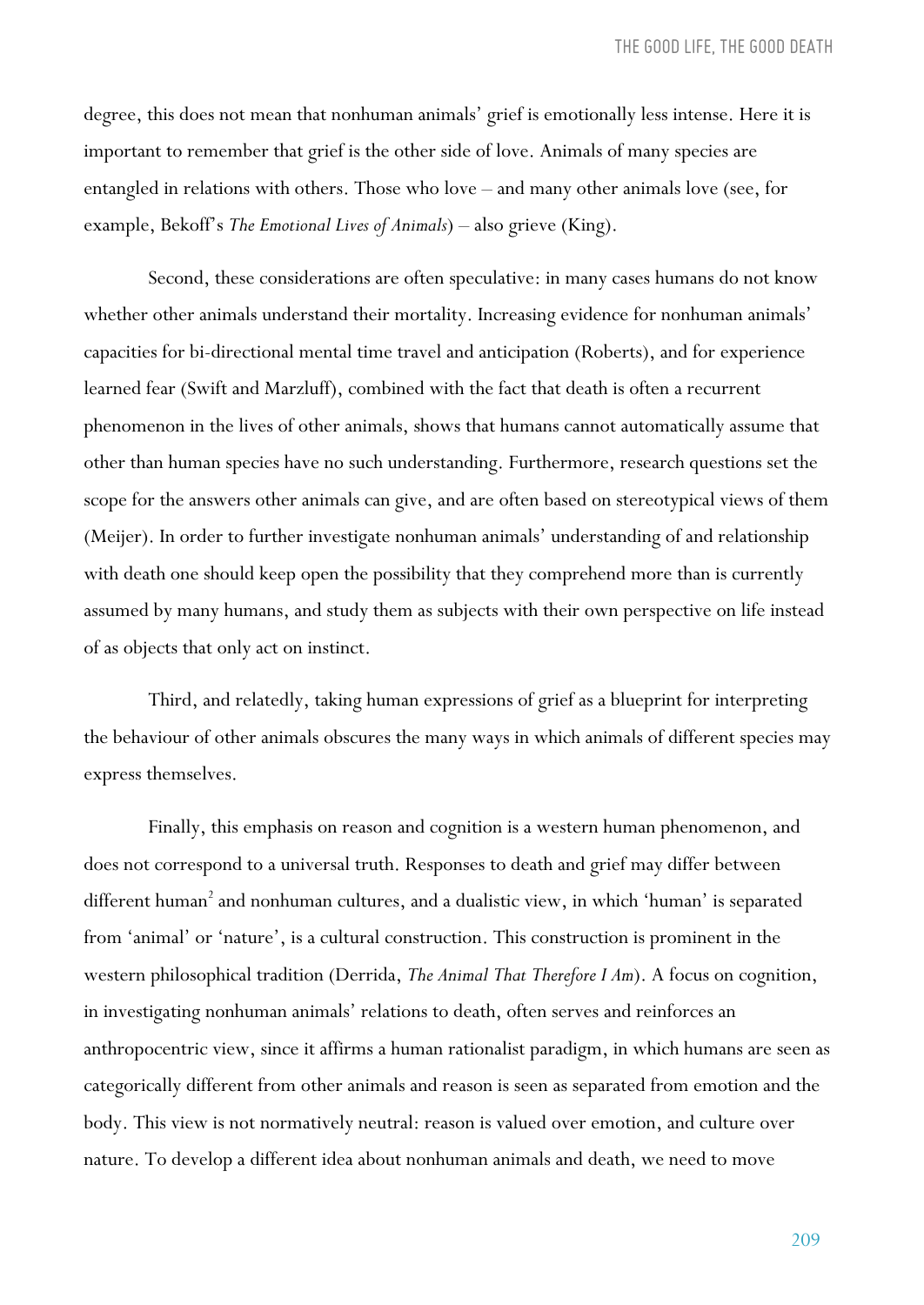beyond this anthropocentric view of death. Before I turn to investigating possibilities for developing a different perspective on nonhuman animals and death, I therefore first discuss the connection between anthropocentrism and determining the harm of death for other animals.

#### *Anthropocentrism and Nonhuman Animal Death*

In the history of western philosophy, the harm of death for other animals is often interpreted as fundamentally different from the harm of death for humans. Perhaps the most striking example of this is found in the work of phenomenologist Martin Heidegger. According to Heidegger (*Being and Time*), nonhuman animals cannot die because they do not exist as 'beings towards death' – something they show in the fact that they do not use human language. Instead, they simply perish. He contrasts this with human Dasein, that understands itself as Being. Nonhuman animals exist in the world and they experience the world, but, according to Heidegger, they cannot reflect on and express their own being in the world and therefore have no access to the world as such. Heidegger sees a sharp line between human and nonhuman animals based on his assumption that other animals lack reason and language; he describes this as a ravine (*The Fundamental Concepts of Metaphysics*).

Even though many humans would not go so far as to say that nonhuman animals cannot die, Heidegger's view that humans are categorically different from other animals and that all nonhuman species can be grouped together, is still widespread. Philosopher Jacques Derrida (*The Animal That Therefore I Am*, 26-28) and others (Wadiwel, Wolfe) have convincingly argued that there is a connection between seeing nonhuman animals' deaths as categorically different from human deaths, and the idea that there is little harm, or even no harm, in killing them. The latter idea is interconnected with practices that exploit nonhuman animals. This works as follows: viewing humans as categorically separated from other animals is often connected to viewing them as superior to other animals; viewing humans as superior to other animals legitimates killing and using them for human benefit. Anthropocentrism is thus inextricably linked to practices involving animal death, such as eating other animals. While human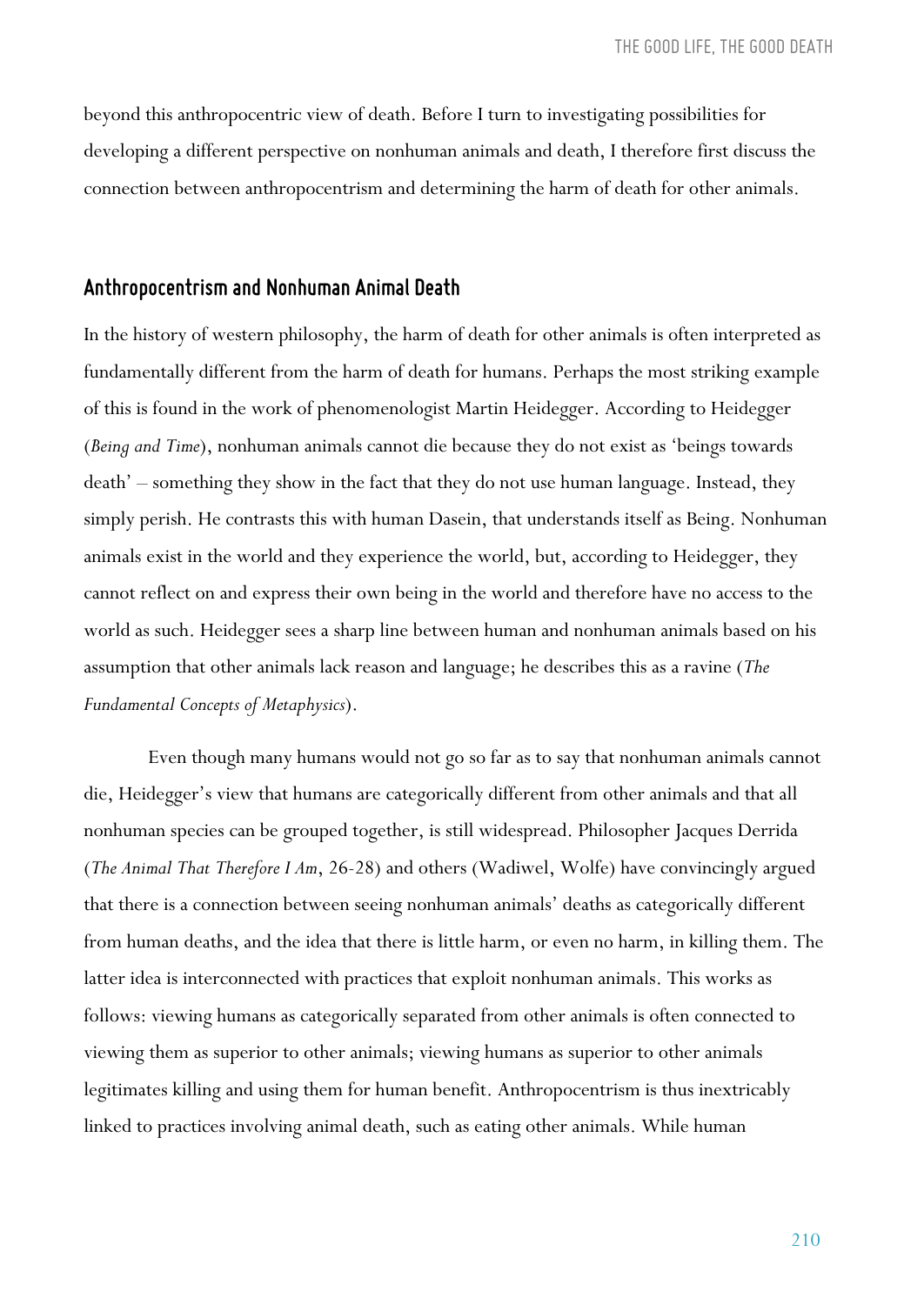exceptionalism is increasingly challenged in the life sciences as well as in moral and political philosophy, most societies still heavily rely on killing other animals, economically and culturally.

Animal rights and animal liberation theorists usually oppose these practices by arguing that other animals are similar to humans in morally relevant respects. They refer to sentience, or capacities that resemble human cognition or rationality, in order to argue for extending moral and political considerations, or rights, to other animals. While few theorists in these fields would defend the Heideggerian standpoint that other animals cannot die, many do see epistemic and normative differences between human and nonhuman animal death (Višak and Garner), often referring to cognitive differences (see Singer, in Višak and Garner 229-236, see Višak for a critique) to argue that their deaths count less than human deaths. This is not simply an empirical question, because this line of thought follows the logic of an anthropocentric framework and sees the human as a standard against which we should measure other animals (Wolfe). Using human standards to assess the harm of death for other animals obscures their ways of expressing themselves. It also refers to an idealized view of the human, as having privileged access to a universal truth (Oliver 282-287), which is presented as neutral but in fact follows from unequal power relations (Derrida, *The Animal That Therefore I Am*). Animals – of the nonhuman and human kind – are not one group: there are many differences between individuals, species, and social groups, and some nonhuman animals are much closer to human animals, in terms of capacities, emotions, cognition and relations, than others (Derrida, *The Animal That Therefore I*  Am). It is furthermore problematic to state, as Heidegger did, that humans can completely understand themselves as beings towards death, both with regard to whether humans actually understand their own being in the world, and with regard to whether they fully grasp the meaning of death.

Many current practices involve serious animal suffering and an appeal to nonhuman animal sentience is enough to strongly condemn those. Rights are strong tools for establishing a better position for nonhuman animals, and they are important to strive towards, because they could greatly improve the lives of the billions of nonhuman animals who are currently used by humans for human benefit.<sup>3</sup> There are also, however, situations concerning nonhuman animal death in which rights are not enough, and where taking their agency into account is important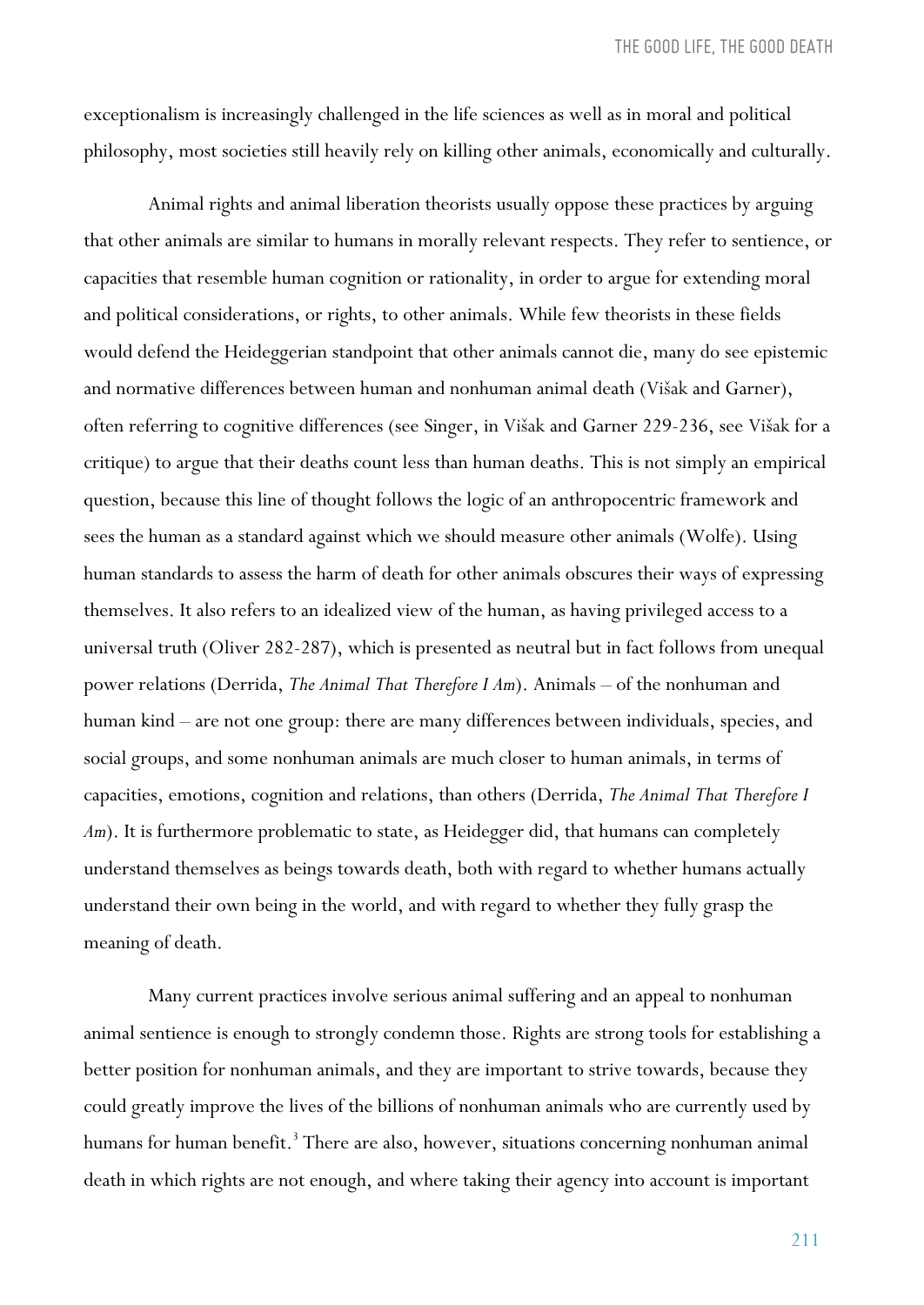for normative and epistemic reasons. This leads us to the question of nonhuman animal euthanasia. In certain circumstances death may be the best option for nonhuman animals – just as with humans – and humans can help other animals die. Other animals have their own unique perspectives on and experiences of their lives, and these should be taken into account in euthanasia procedures. This is necessary in order to take individual animals seriously as subjects and not repeat anthropocentric assumptions and practices. In the next section I explore this further by comparing nonhuman and human animal euthanasia in the Netherlands.

## *Comparing Humanand Nonhuman Animal Euthanasia*

In the Netherlands, as well as in Belgium and Luxembourg, human euthanasia is legal. 'Euthanasia' refers to a self-chosen death, either indirectly, by ending life-prolonging therapy, or directly, by actively ending someone's life. In the latter case there is a difference between assisted suicide, in which a doctor gives a patient medication with which to end life (a practice that is also legal in certain other European countries), and cases in which a doctor ends someone's life for them. The latter practice is often what is meant by euthanasia, and here I will focus on these cases. The criterion for euthanasia is *ondraaglijk en uitzichtloos lijden*, which roughly translates as 'hopeless and unbearable suffering'. This can apply to both physical and mental illnesses. There are fixed procedures that need to be followed: cases for example always have to be assessed and approved by two doctors, one of which has no prior relation to the patient, and there should be no other solution possible.<sup>4</sup>

Euthanasia is accepted as a practice by 92% of Dutch citizens (*Trouw*). The majority of humans who choose euthanasia are cancer patients in the final stages of their disease and there is no public debate about this group. There are however cases that are disputed, both by doctors and the general public. I will here focus on two of these, concerning dementia and mental illnesses.<sup>5</sup> Ususally, in the case of dementia, patients in the early stages of the disease sign an *euthanasieverklaring*, a declaration stating that they want euthanasia when they reach a certain stage of the disease. The problem here is that when they get to that stage, they can no longer express their desire to die clearly – which is one of the prerequisites for the procedure to be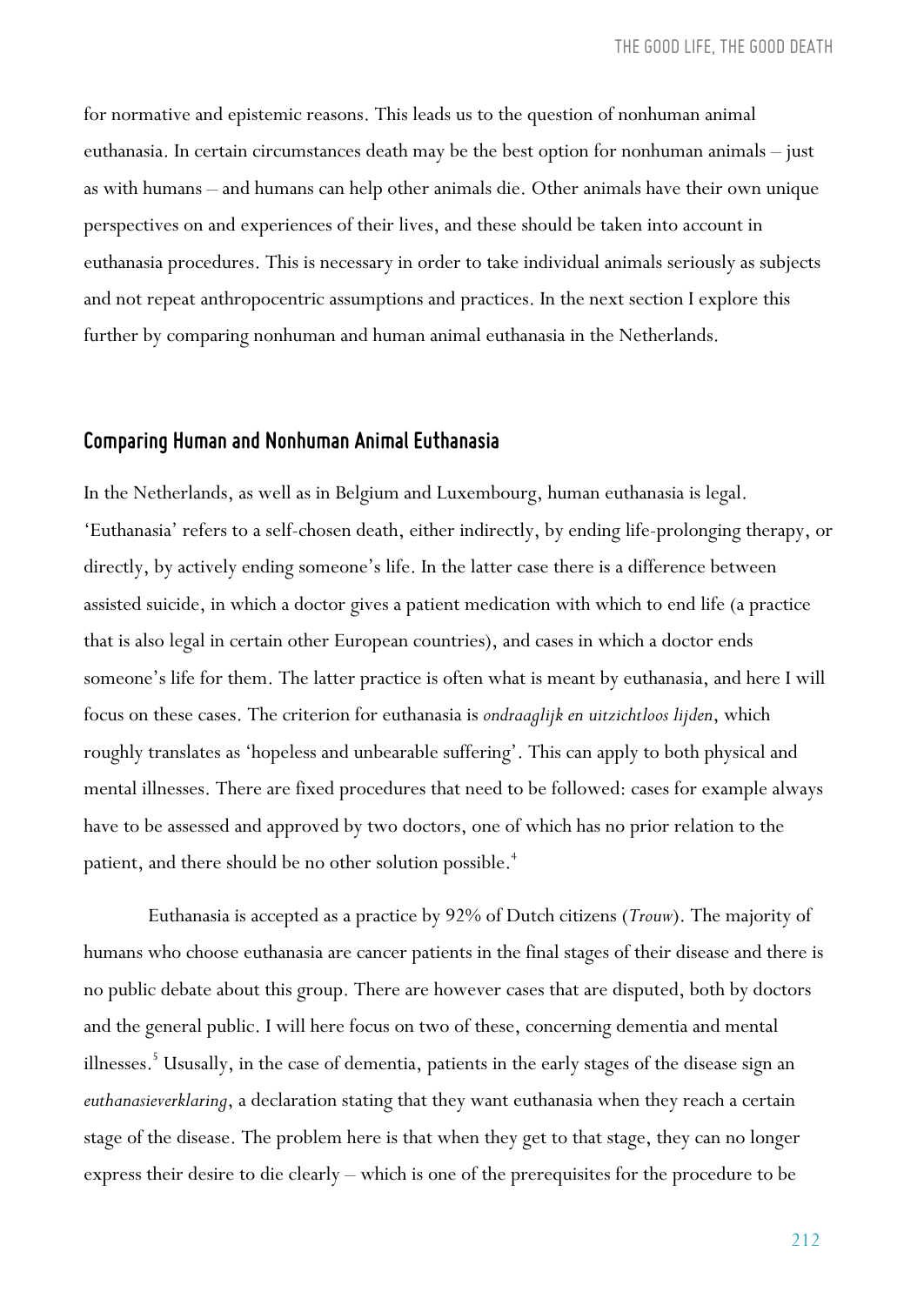completed legally – and it also sometimes happens that they do not want to die anymore. With mental illness the process is similar to that with physical illnesses, but the issue here is often the difficulty of finding two doctors who both believe that the situation has no prospect of improving. In the case of depression for example, a desire to die might be considered to be a symptom of the disease, and often doctors will want the patient to try a new therapy or medication.

Choosing death may seem straightforward in many cases, and the procedures surrounding it may seem clear. The reality behind these procedures is however often quite complicated. In the cases of mental illness and dementia especially, interpretation and knowledge of context are required. In order to assess whether the criteria for euthanasia are met, doctors need to know more about the patient than just their medical record: they need to know about their history, understand their modes of expression, compare interpretations of their wishes and behaviours with those of companions who know them well, and so on. These aspects are also important in thinking about nonhuman animal euthanasia.

Nonhuman animal euthanasia is a widespread and often unquestioned practice, whether it regards companion animals in households or shelters,<sup>6</sup> farm animals, animals in laboratories, or stray animals. The word 'euthanasia' in the case of nonhuman animals is often simply used as a euphemism for killing (see also Pierce 476). It can, for example, refer to the killing of laboratory animals who have been made to suffer for human benefit, once they are considered of no use anymore, instead of offering them the possibility to be adopted or live out the rest of their lives in other ways. It can also refer to the killing of companion animals because humans cannot bear the costs, financial or emotional, of continued medical care. While death might save some of these nonhuman animals from more suffering, there are options available for others which may prolong and improve their lives. Thinking about nonhuman animal euthanasia therefore means first of all clarifying this concept, and not simply using it for all cases in which humans seek to eliminate nonhuman animal suffering through killing (Lorenzini).

In what follows I concentrate on the cases in which humans do not benefit economically or otherwise from the death of the nonhuman animals in question, and in which the human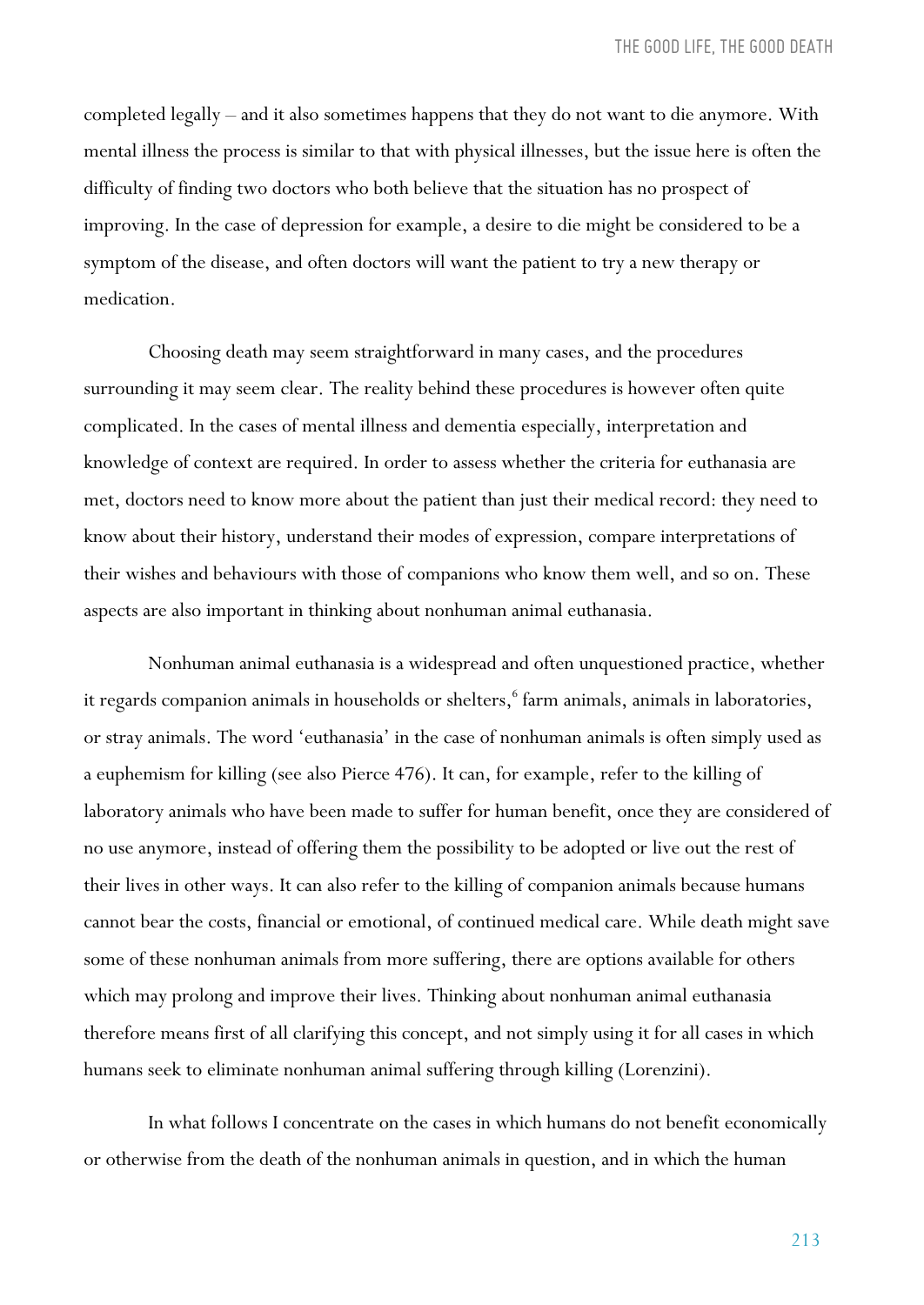caretakers – companions, vets, or others – genuinely believe euthanasia is the best option available for these animals. Examples would be a cat who suffers greatly from kidney failure and has, after intensive therapy, no prospect of improving, even though he might live for a few more months; or the case of a city pigeon who is hit by a car and who would otherwise inevitably die a slow death. These types of cases raise two interrelated sets of questions. The first set of questions regards whether humans have a right, or even a duty, to choose death for others when they suffer unbearably and have no prospect of improving. The second set of questions concentrates on how one should approach nonhuman animal euthanasia respectfully, in the current state of knowledge about nonhuman animal cognition, emotion, and cultures, and how nonhuman animal agency can be taken into account in the process.

Humans and other animals are entangled in many relations; some may involve dependence on each other. In current power structures, humans determine important aspects of the lives of many other animals. Domesticated nonhuman animals have been made dependent on humans, human infrastructure and activity determines the space to move for many individuals and communities, and so on. In certain cases, this can lead to duties of care, including duties of medical care (Donaldson and Kymlicka 123). While increasing the freedom of nonhuman animals – be it through reformulating relations, or through installing rights – is an important goal for those concerned about their fate, in the current anthropocentric circumstances humans sometimes need to take care of other animals and make decisions for them.<sup>7</sup>

This does not mean that humans should adopt a patronizing attitude. Other animals express themselves and influence humans' lives as well as vice versa, and humans need to recognize and foster animals' agency within relationships. In the case of euthanasia, this means taking them seriously as subjects with their own perspectives on life, and paying attention to their experience of the situation. Human procedures surrounding euthanasia can shed light on how to go about this. At first glance it may seem problematic to compare human and nonhuman euthanasia procedures. After all, it seems as if nonhuman animals cannot speak and make their wishes concerning their lives known. Even in the case of humans with dementia and mental illnesses, they have at some point clearly expressed their desire to die. Recent research on nonhuman animal languages and cultures shows however that other animals have complex and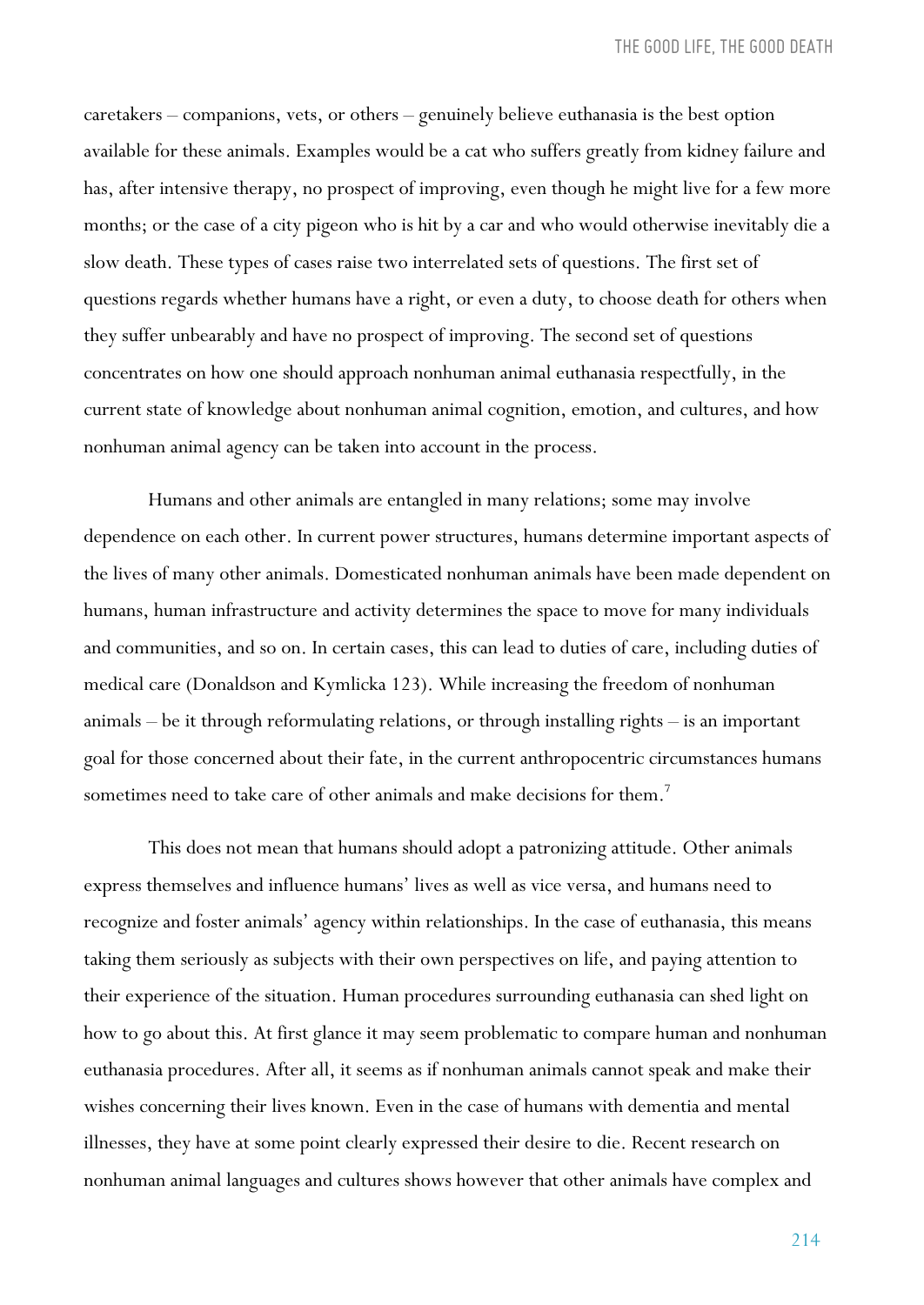nuanced ways of expressing themselves (Meijer). These need to be taken into account, in much the same way as in the human case. As we are only beginning to understand the depth of many nonhuman animal languages, currently more interpretation is required than when human language is used between humans in standard ways. In assessing nonhuman animals' wishes to die, humans should therefore be at least as careful as in human euthanasia procedures.

In human euthanasia procedures, many aspects are taken into account, concerning the physical and mental health of the patient, their age, medical prospects, possible alternatives and so on. There is no one formula: human individuals may respond to pain differently, have different attitudes towards life, and respond differently to medication. Patients and doctors discuss this over several meetings, in which the human patient is at the centre of attention. In the case of nonhuman animals it is usually a human – the vet, a human companion, or both – who decides what happens and why. In order to improve these procedures, humans need to first move from regarding the other animal as an object to seeing her as a subject, not just on the individual level, but also legally. The growing scientific understanding of other animals' cognitive, emotional and social capacities can inform further developing these interspecies procedures. Humans should also look for ways to interact with other animals differently, in order to actively search for the nonhuman animals' perspectives on the matters concerned (Meijer). In addition to medical knowledge of vets, individual knowledge of nonhuman animals, their histories and expressions, as members of a species and as singular individuals, should play a role. The temporal dimensions of these processes need to be taken into account: coming to a judgment might ask for multiple meetings. Different humans who stand in relation to the companion animal in question should be consulted, in order to avoid one-sided interpretations.

## *Understanding Other Animals*

Improving euthanasia procedures to take better account of animals' perspectives and choices should involve communicating with other animals about their desire to die. This is not the same as speaking with humans about death, since humans and other animals lack a formal common language in which this concept can be expressed. Not using the word 'death', however, does not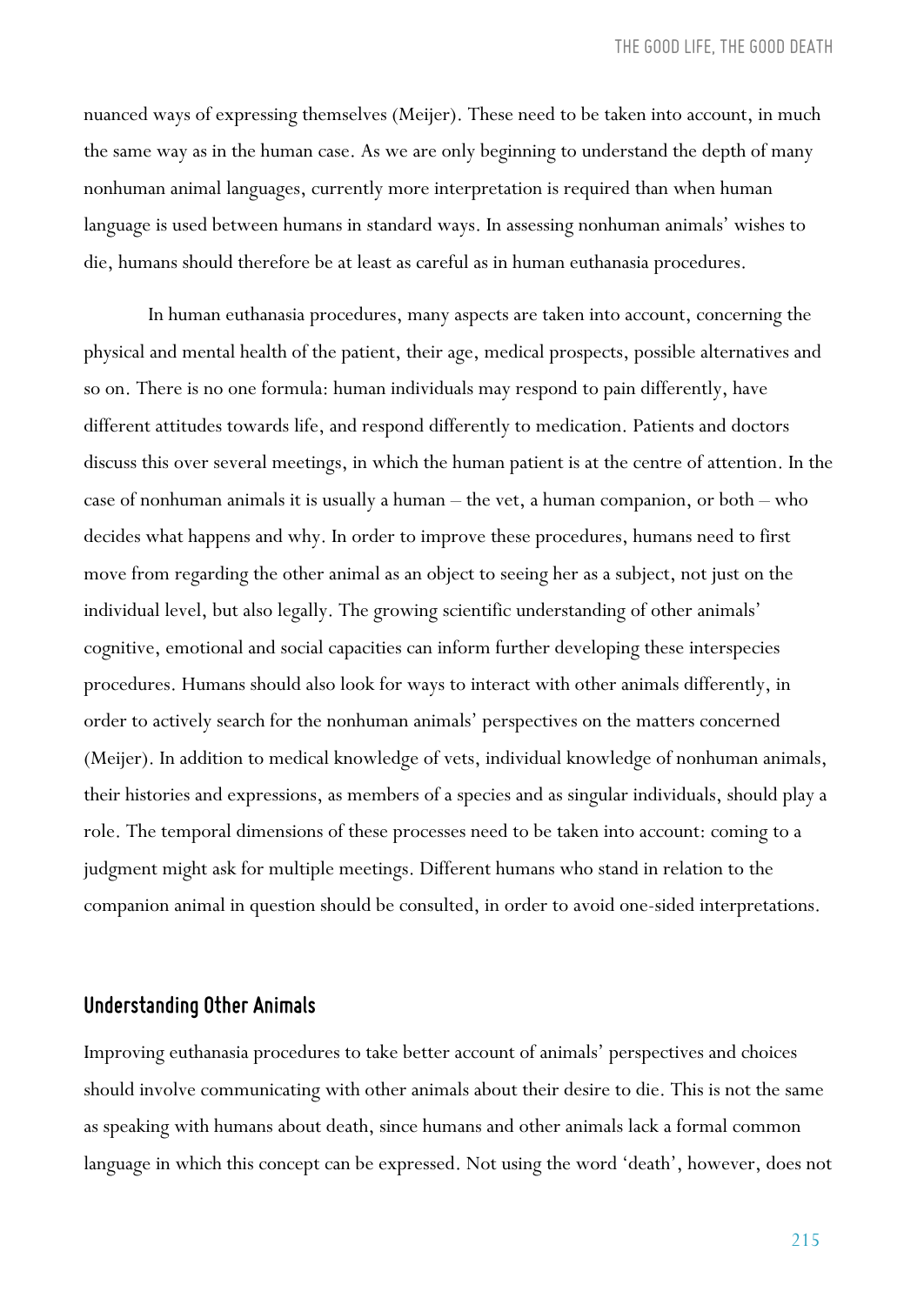mean that animals cannot communicate to humans the desire to end their pain – and perhaps, sometimes, to end their life. As noted earlier, nonhuman animals do experience death, lose others, and express their feelings about this. Humans might not know whether, or which, other animals comprehend their own finitude, but humans do not have all the answers either when it comes to death, or choosing death. Practices surrounding human euthanasia are often complicated too and involve more questions than answers. Furthermore, the term 'euthanasia' has different meanings in different cultures – the Dutch attitude towards human euthanasia has been criticized in many other countries, while for those living in The Netherlands the practice is fairly uncontested in most cases.

In order to further develop methods of discussing death with other animals, it is important to learn more about their languages, cultures, and relations with members of their own and other species. Other animals are often stereotyped as silent, because they do not speak in human words, even though they communicate in complex and nuanced ways amongst themselves, and with significant humans in their lives (Meijer 78-80). Between dogs and humans, words, sounds, smells, chemicals, glances, movements, gestures, developing common habits, playing, and other means of communication can for example play a role (Meijer 79). Further investigating nonhuman animal languages, and agency in species-specific and interspecies relations, would improve human understanding of them and make possible new forms of interaction.

Knowing other animals is often considered to be fundamentally different from knowing humans. Because humans use human language, it is possible to gain insight into their minds, it is thought; other animals lack human language and thus this option is not open in human encounters with them. As discussed above, other animals have their own languages and can communicate with humans, but the problem runs deeper than this. Scepticism towards nonhuman animal minds reflects cultural values (Brooks Pribac 78-83, Derrida, *The Animal That Therefore I Am*), and, more importantly, it is not how intersubjectivity works. In a critique of scepticism about other human minds, Wittgenstein puts this as follows: 'My attitude toward him is an attitude towards a soul: I am not of the *opinion* that he has a soul' (*Philosophical Investigations*, 178). In everyday encounters, humans, and other animals, approach others as subjects. That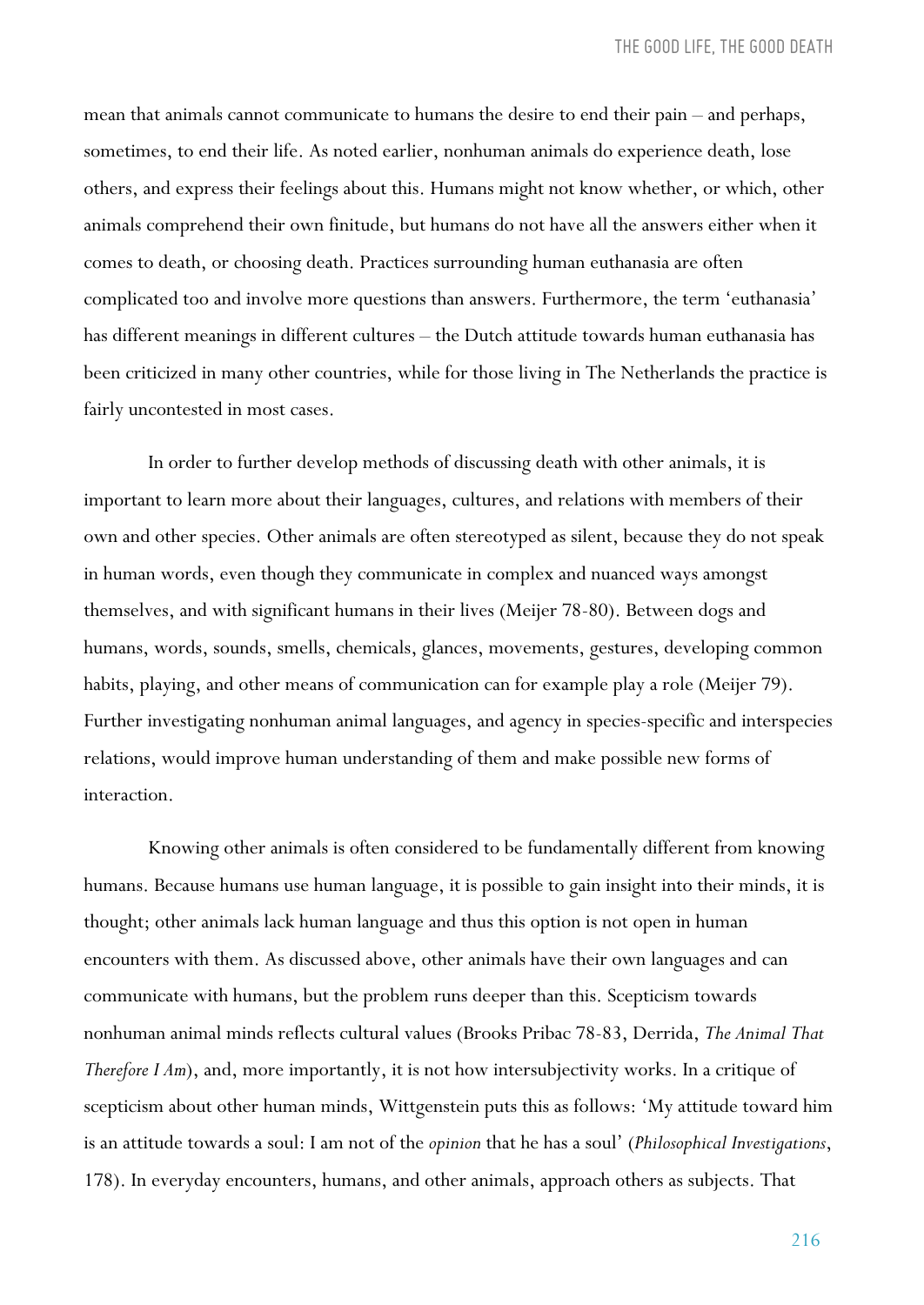they are subjects is one of the certainties that cannot be proven, but that are needed to acquire knowledge (Wittgenstein, *On Certainty*), and more fundamentally: to simply live. Seeing others as subjects, and not as machines or objects, enables one to get to know them, and not the other way around. In the case of nonhuman animals this means encountering them as individuals who engage with others in meaningful ways and shape common worlds with them, instead of as beings who are stuck in their species-specific behaviors.<sup>8</sup>

An example of this approach can be found in the work of ethologist Barbara Smuts, who describes how she became attuned to baboons and dogs by living and moving with them, and how their embodied interaction allowed new, common, worlds to come into being (Smuts, see also Meijer 83-87). Paying attention to nonhuman animals in this way can offer humans a starting point for gaining a better understanding of their views on questions of life, and death.

#### *The Good Life, The Good Death*

The question of nonhuman animal death is inextricably linked to the question of how to live well with other animals. The conclusion of this paper therefore investigates how humans can develop new practices surrounding death with other animals. Before I turn to this, I draw some general conclusions with regard to nonhuman animal euthanasia.

The word 'euthanasia' is currently used as euphemism for many practices in which other animals are killed, and because this word is used to make their deaths seem beneficial, it functions to obscure, or even legitimate, the violence behind it. Using the right word for these acts, which is often 'killing', is important in challenging this. There are however cases in which other animals might want to end their pain, or perhaps even die, and where using the word euthanasia is appropriate. Even in this context, there are significant differences between human and nonhuman animal euthanasia. In making the decision to end their lives, nonhuman animals are often treated as mute, and it is standard practice for humans to choose death for them, without many legal regulations, whereas human euthanasia follows strict procedures, in which the subject concerned decides what happens. In order to do justice to nonhuman animals,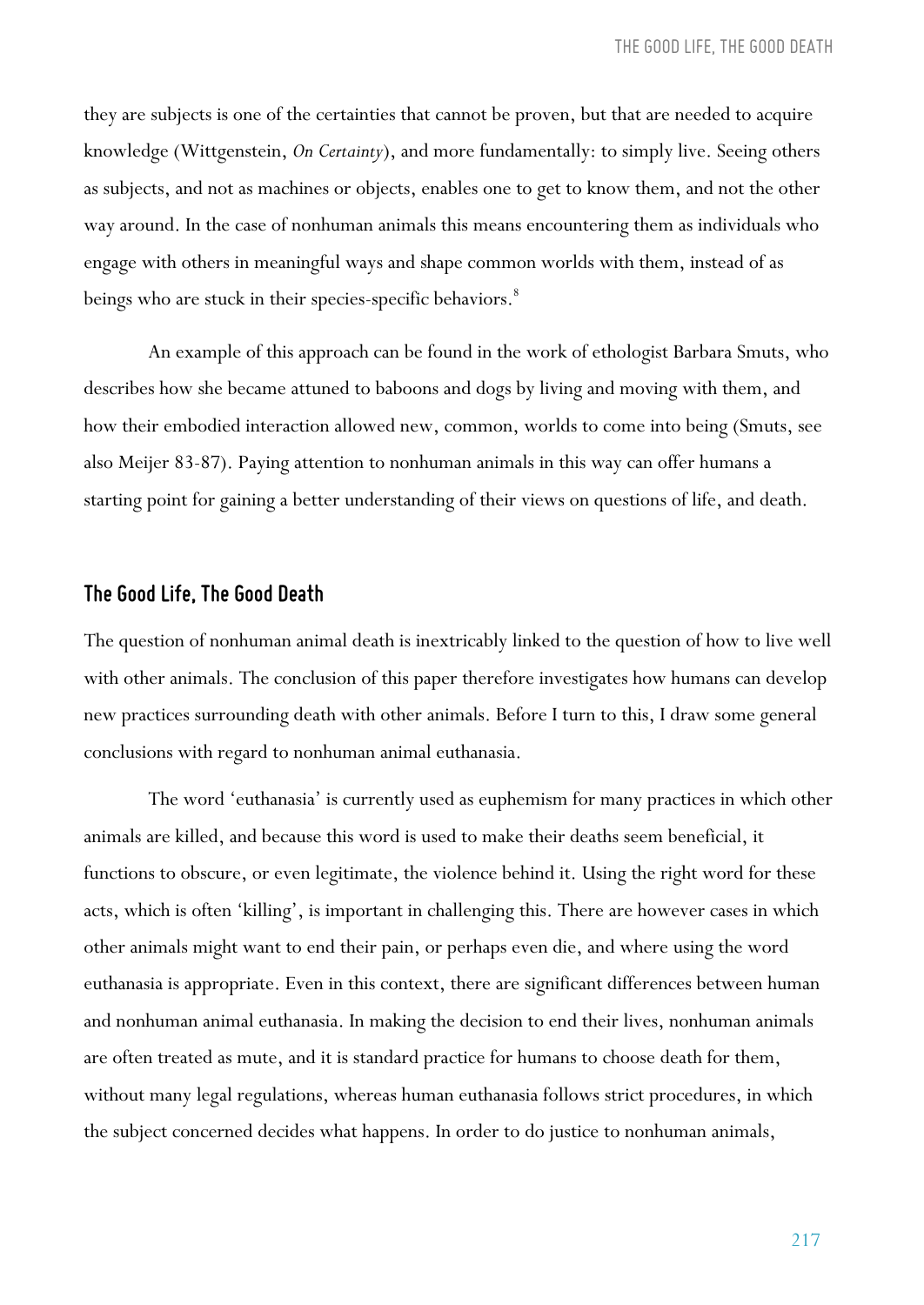humans should not only amend legal regulations, but also further develop the procedures surrounding nonhuman animal euthanasia together with other animals.

There are many different ways of dealing with death; finding out more about how other human and nonhuman communities, and nonhuman animals in shared interspecies communities, relate to death does not impoverish the concept, but instead makes it richer. In order to further find out more about how other animals understand and experience death, humans need to attend to them and create spaces for them to act in ways they think suitable. Human views of other animals are currently often formed by prejudices that follow from centuries of oppression, and many practices are aimed at oppressing them; we do not know how this would evolve once they are provided with the options to expand their choices, both with regard to how they express themselves, and how they want to relate to humans.

Improving procedures regarding nonhuman animal euthanasia is also interconnected with improving interspecies relations on a societal level. Thinking about euthanasia, or striving to improve euthanasia legislation concerning companion animals, might seem frivolous in a world in which many nonhuman animals are killed and made to suffer daily for human interests. Bringing to light nonhuman animal agency and subjectivity in different fields can however help to change views about the place that nonhuman animals have in communities, and cultural practices are interconnected with political structures. Furthermore, arguing that nonhuman animal death is a topic worth discussing, and a matter in which other animals have their own standpoints, is overdue in a world that systematically disregards their lives and perspectives.

It is important to remember that humans are also animals. Death separates us from others, human and nonhuman, at least physically, but it also connects us to them, because as animals we all share the fate that we will die at some point. According to Derrida (*The Beast and the Sovereign vol. I and II*), death overrides Heidegger's view of human sovereignty because animals, human or nonhuman, do not have to be sovereign to be able to die: death happens to them. It challenges the distinction between active and passive, and between human and animal. While some animals can choose death, no animal can choose not to die. We do not know when we will die, or often how, but that we will die is certain – all animals are bodies, we are all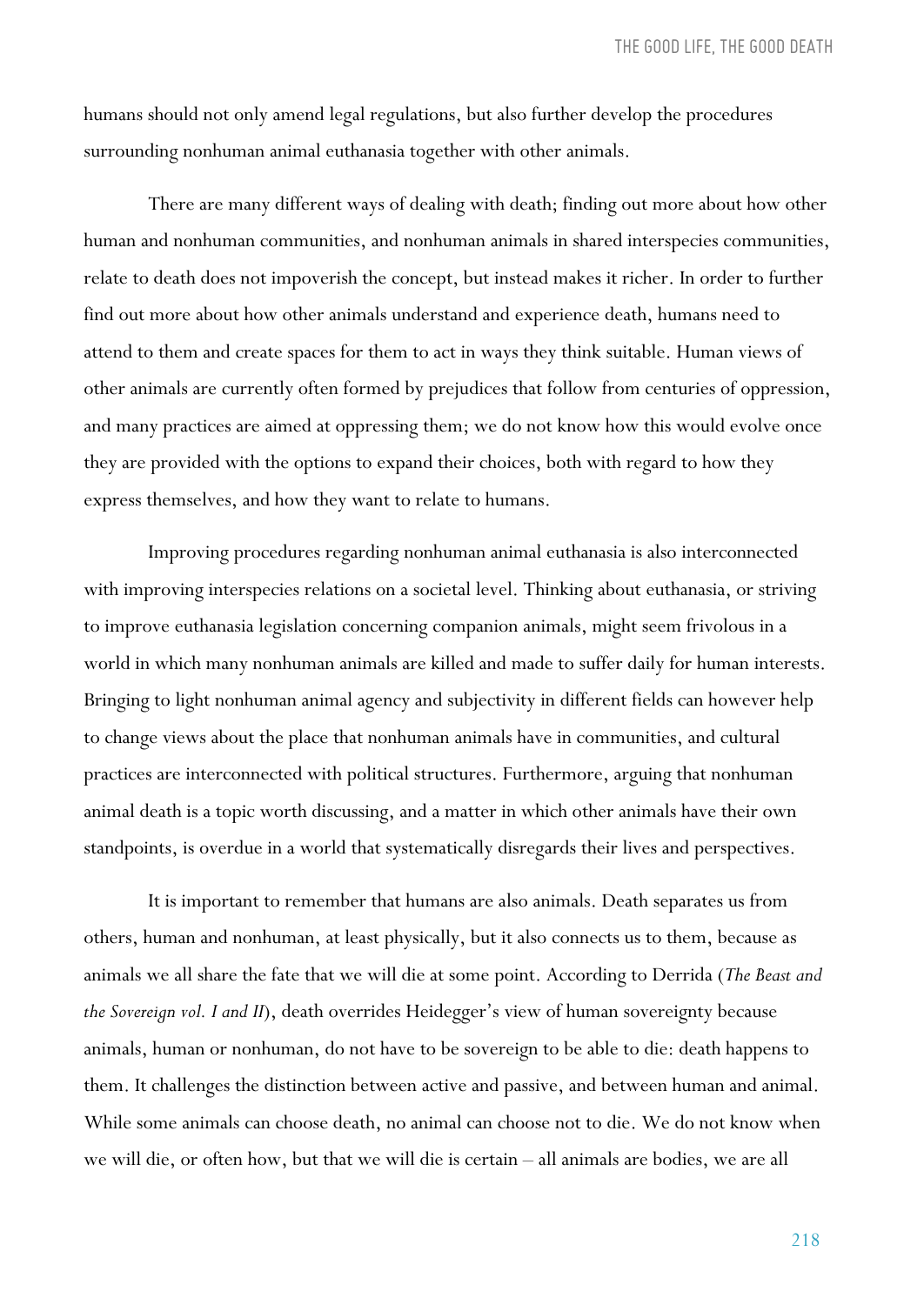*THE GOOD LIFE, THE GOOD DEATH*

vulnerable. Humans and other social animals also have in common that they love and lose others (Bekoff; King), of their own and other species – species is not the defining characteristic in building common worlds and being with others (Derrida, Meijer, Smuts). Sharing one's life with others of different species allows them to shape your world, as you shape theirs. When our loved ones die, our worlds are broken. Thinking about the death of the animals close to us should start there, in the shared vulnerability that characterizes us, and the relationships that connect us.

## *New Directions*

There are several ways in which interspecies procedures surrounding nonhuman animal euthanasia can be improved. Legal scholars and political philosophers can further explore how legislation concerning human euthanasia compares to nonhuman animal euthanasia. Existing legislation should be changed to safeguard nonhuman animal interests, and to take into account their unique ways of being and knowing the world. New empirical studies about nonhuman animal grief and mourning (such as Bradshaw, *Elephants on the Edge*; King; Pierce), language (Meijer) and cultures (Donaldson and Kymlicka; Smuts), can improve human understanding of other animals and offer starting points for acting differently.

In the context of nonhuman animal euthanasia, it is not only relevant to explore connections with ideas about human euthanasia; it is also imperative to deal differently with nonhuman animal suffering. Nonhuman animals are not stuck in the present, as was long thought (Pierce 464) and in many cases they might benefit from prolonged life. Palliative care, and nonhuman animal medicines more generally, need to be further developed, and killing practices as well (Pierce 475).<sup>9</sup> Vets should be trained in ethics, in order to make more balanced decisions.

Humans can develop new ways of living with other animals (Donaldson, Smuts), focused on enlarging nonhuman animals' freedom and fostering their agency, for example in farm sanctuaries, wildlife rehabilitation centres, and households. In these spaces, new interspecies practices can be developed with regard to nonhuman animal death. Euthanasia is of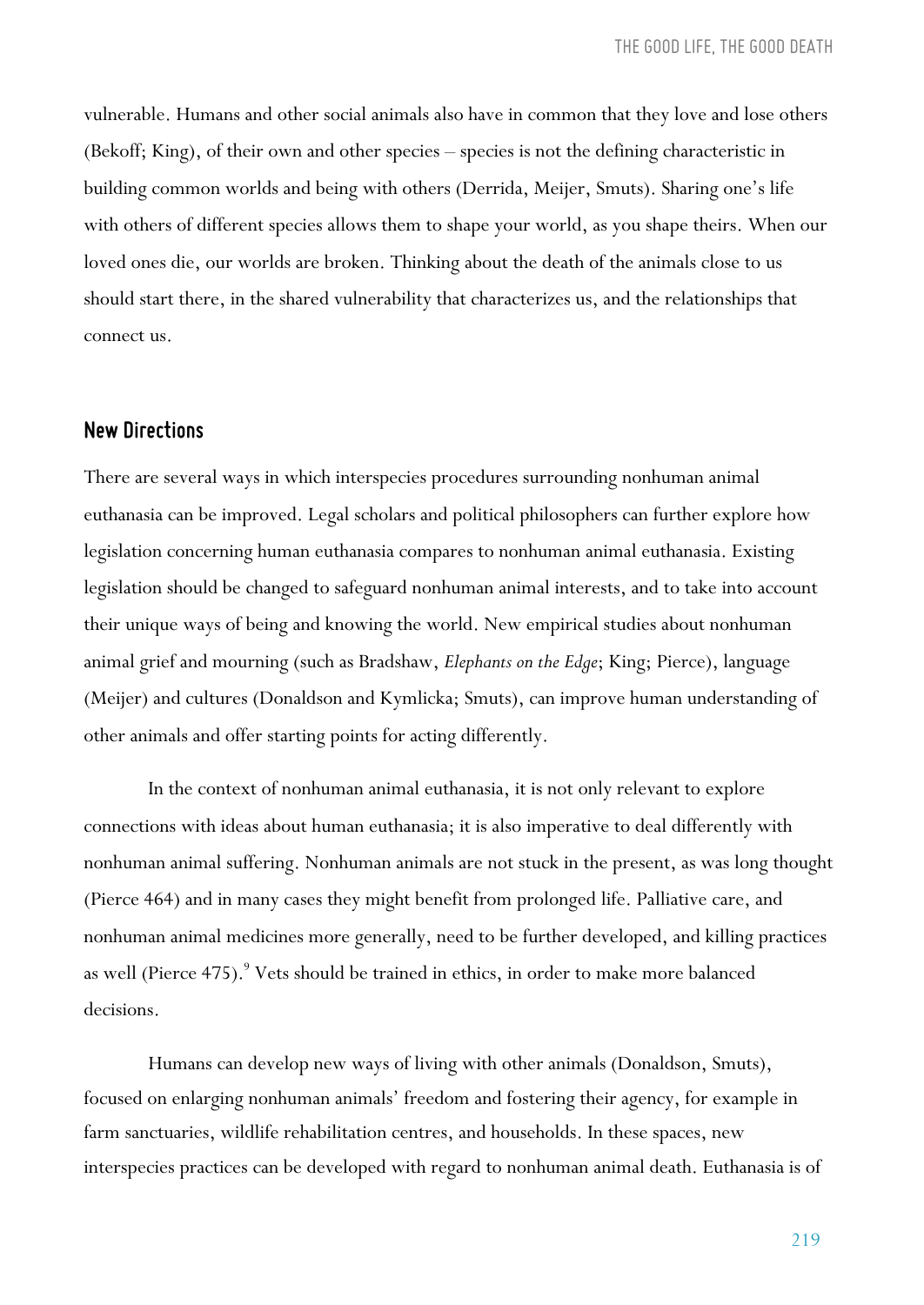course only one aspect of nonhuman animal death. Allowing other animals to experience the death of their companions, by being present when the companion dies, is for example also important. This can help them understand the situation, and perhaps also allows an opportunity to say goodbye, and to begin grieving. Taking nonhuman animal grief and mourning seriously is a necessary condition for being able to offer them comfort, which, as the case of Harper and Kohl shows, may not always be possible. Finally, new interspecies rituals could be developed together with other animals, to accompany them in their last days.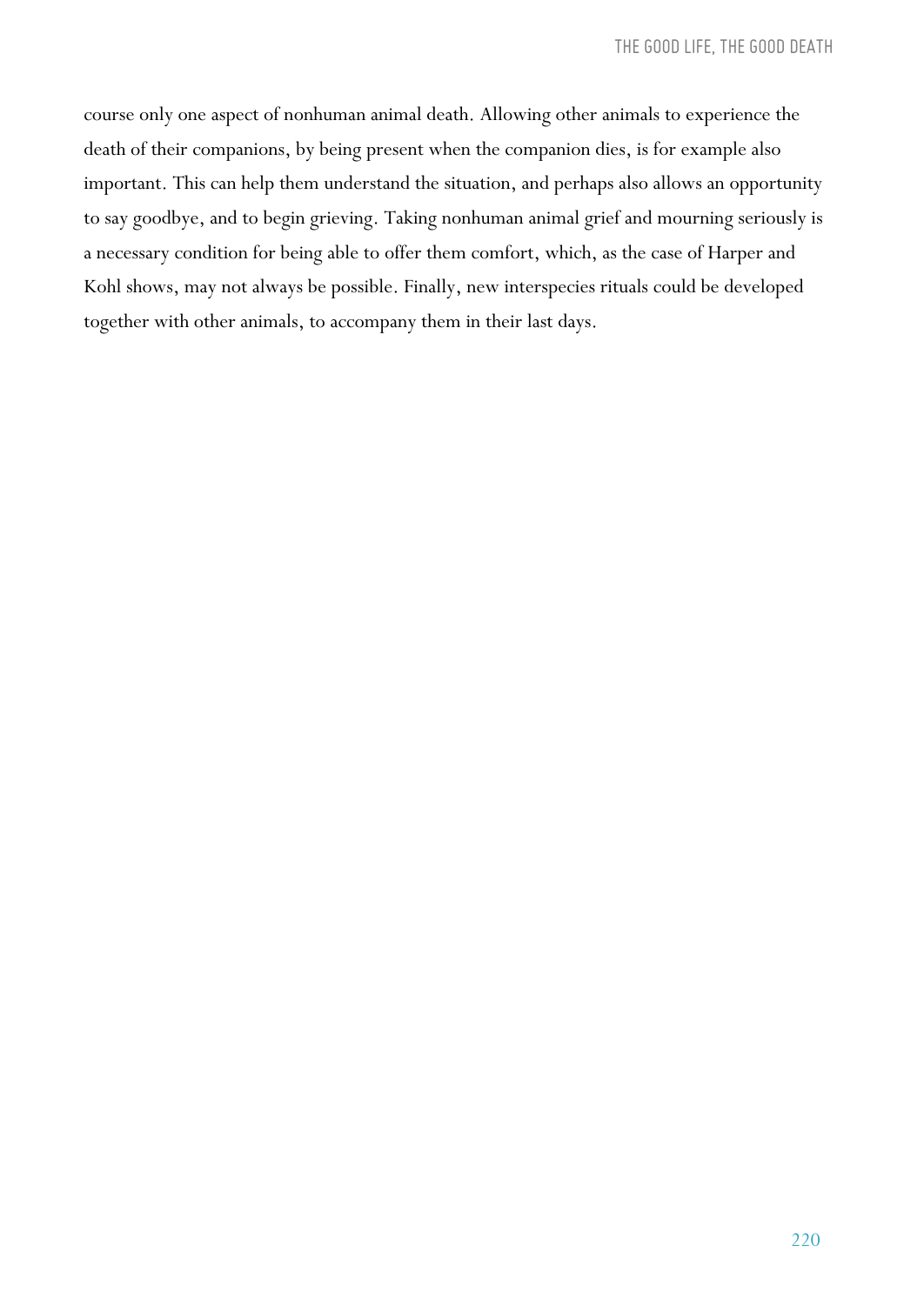*THE GOOD LIFE, THE GOOD DEATH*

## *Notes*

<sup>1</sup> See also Bekoff, 'Did a Female Burro Commit Suicide? Some Compelling Stories Suggest Animals Do Take Their Own Lives.'

 $2$  Brooks Pribac mentions two examples: senicide and 'delayed personhood' (81). Senicide, described as 'mercy killing', refers to the killing of elderly people by their children when they feel that they cannot look after them properly, or that caring for them would endanger their own and their children's survival. Delayed personhood is found in societies with high infant mortality and refers to the practice of considering infants not fully human due to the uncertainty of their survival. This leads to emotional distancing, and sometimes even delaying naming the child for a certain period of time.

<sup>3</sup> Because rights are often modeled on the human, animal advocates, activists, and philosophers should also investigate the ways in which they might perpetuate anthropocentrism and challenge the underlying mechanisms of exclusion.

<sup>4</sup> There are six requirements that need to be followed in order for the procedure to be legal. 1. The doctor has to be convinced that the request for euthanasia was voluntary and informed. 2. The patient's suffering is unbearable and has no prospect of improving. 3. The doctor has informed the patient about her situation and prospects. 4. Both the doctor and patient reached the conclusion that there is no other solution possible. 5. The doctor consulted at least one other doctor, who also saw the patient and had no prior relation to the patient. This second doctor provided a written statement, based on the due diligence guidelines. 6. The euthanasia is performed in accordance with medical guidelines.

<sup>5</sup> There are other examples, such as very old people who feel they have lived a full life and do not wish to continue it, but the problem there is not so much of interpretation and as with accepting the reasons for someone's desire to end their life. Another example concerns children. Children over 12 years old can opt for euthanasia, if they can show they understand what it entails and express their wish coherently (doctors often mention children being wise beyond their years). While there is some debate about this group, the phenomenon fortunately is rare.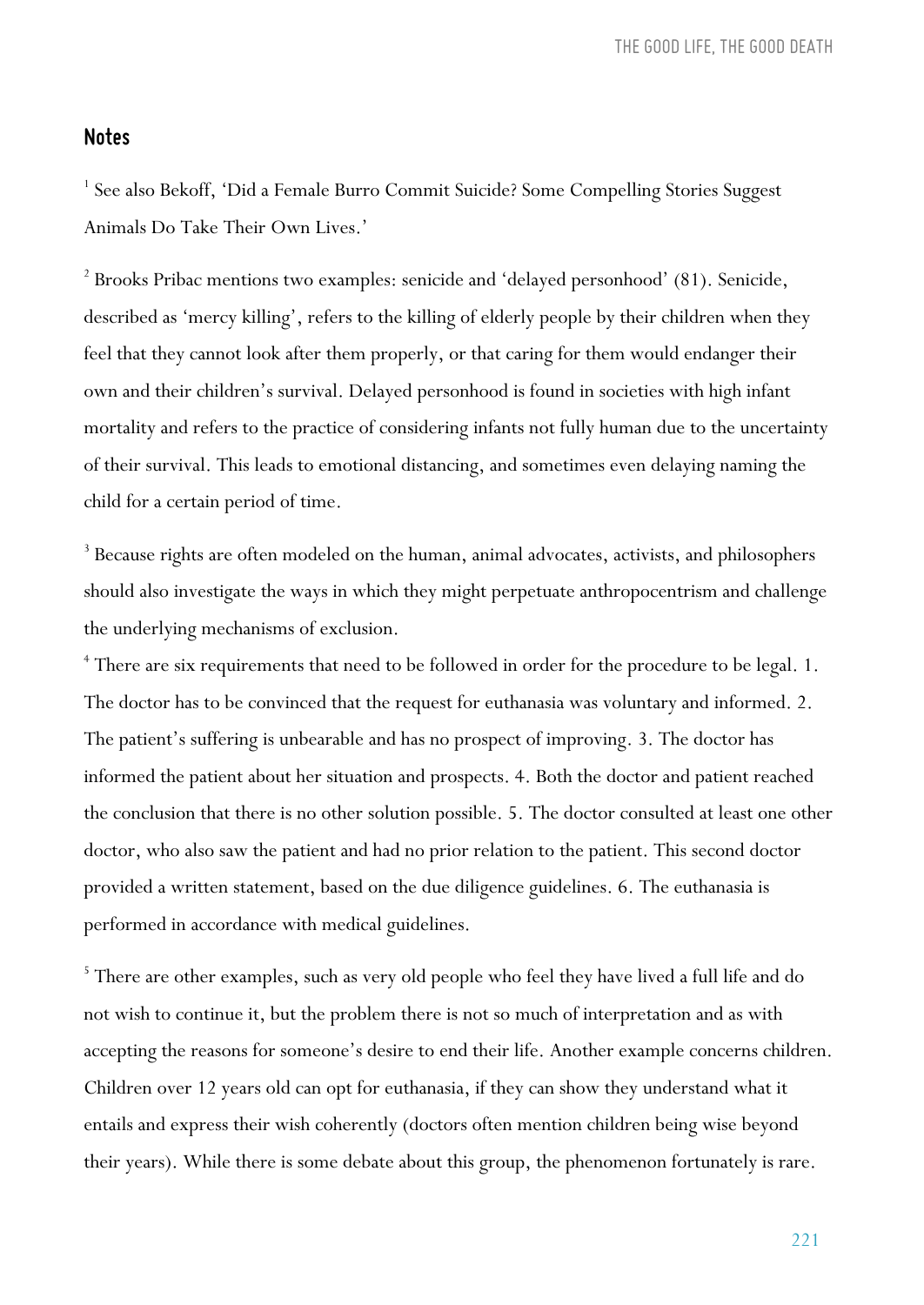$^{\rm 6}$  For an analysis of killing nonhuman animals in shelters, see Palmer.

 $7$  It is important to recognize that humans also live in webs of relations, and human euthanasia

involves dependence on others on a very fundamental level – someone helps you die.

 $^8$  See also Aaltola (2013) on empathy and intersubjectivity.

 $^9$  Without using and killing other nonhuman animals, for ethical reasons.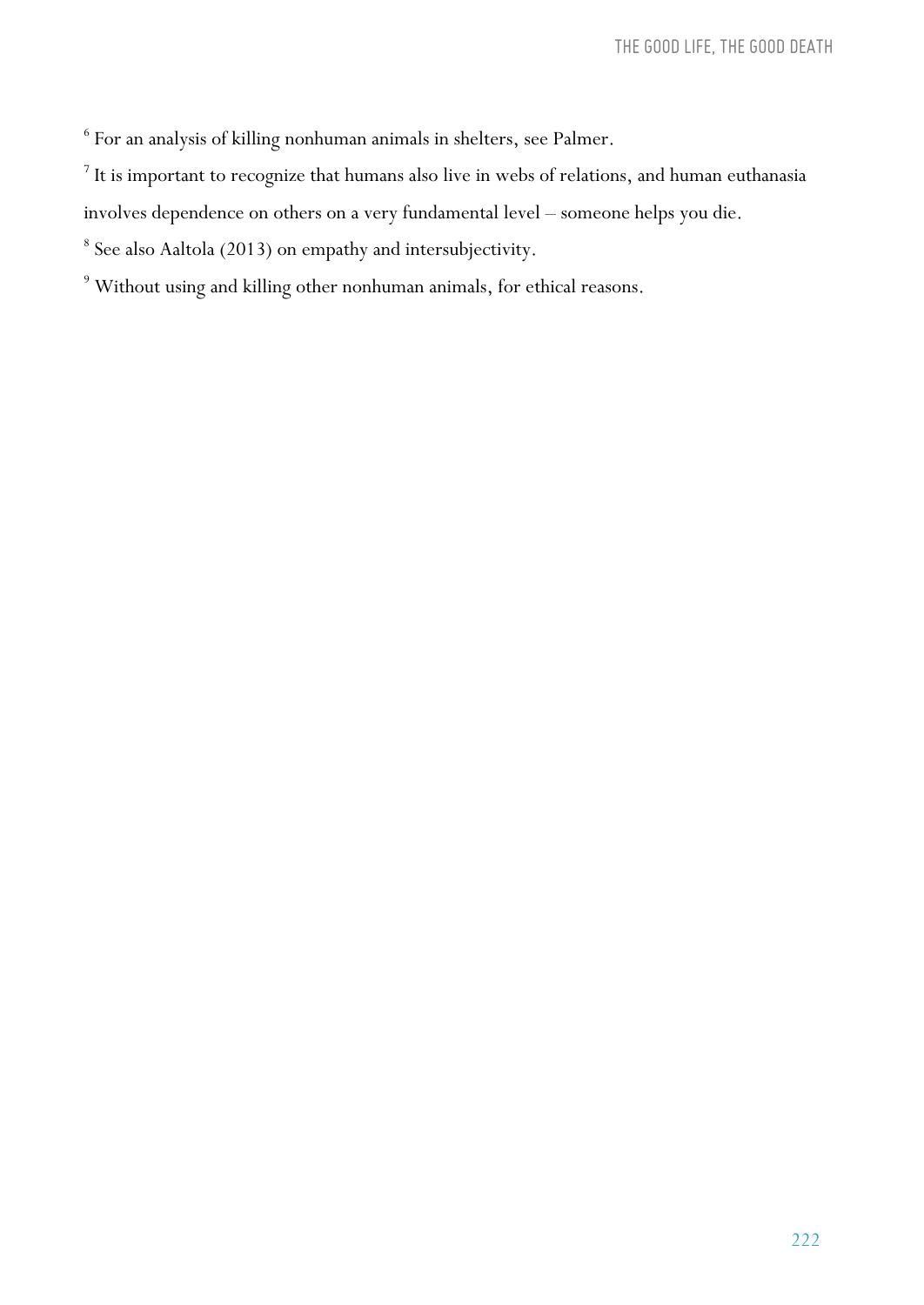### *Works Cited*

- Aaltola, Elisa. 'Empathy, Intersubjectivity, and Animal Philosophy.' *Environmental Philosophy,* vol. 10, no. 2, 2013, pp. 75-96.
- Bekoff, Marc. *The Emotional Lives of Animals: A Leading Scientist Explores Animal Joy, Sorrow, and Empathy and Why They Matter.* New World Library, 2007.
- ---. 'Animal Emotions, Wild Justice and Why They Matter: Grieving Magpies, a Pissy Baboon, and Empathic Elephants.' *Emotion, Space and Society*, vol. 2, 2009, pp. 82–85.
- ---. 'Did a Female Burro Commit Suicide? Some Compelling Stories Suggest Animals Do Take Their Own Lives.' *Psychology Today,* 22 July 2012. https://www.psychologytoday.com/blog/animal-emotions/201207/did-femaleburro-commit-suicide.
- Bradshaw, Isabel Gay A. 'Not by Bread Alone: Symbolic Loss, Trauma, and Recovery in Elephant Communities.' *Society & Animals,* vol. 12, no. 2, 2004, pp. 143-158.
- Bradshaw, Gay. *Elephants on the Edge: What Animals Teach us about Humanity*. Yale University Press, 2009.
- Brooks Pribac, Teja. 'Animal Grief.' *Animal Studies Journal*, vol. 2, no. 2, 2013, pp. 67-90.
- Derbyshire, David. 'Magpies Grieve for Their Dead (and Even Turn Up for Funerals).' *Daily Mail*. http://www.dailymail.co.uk/sciencetech/article-1221754/Magpies-grievedead-turn-funerals.html.
- Derrida, Jacques. *The Animal That Therefore I Am (More to Follow)*. Edited by Marie-Louise Mallet; translated by David Wills, Fordham University Press, 2008.
- ---. *The Beast and the Sovereign, Volume I.* Translated by Geoffrey Bennington, Chicago University Press, 2009.
- ---. *The Beast and the Sovereign, Volume II.* Translated by Geoffrey Bennington, Chicago University Press, 2011.
- Donaldson, Sue. 'Animals Citizens and the Democratic Challenge.' Forthcoming.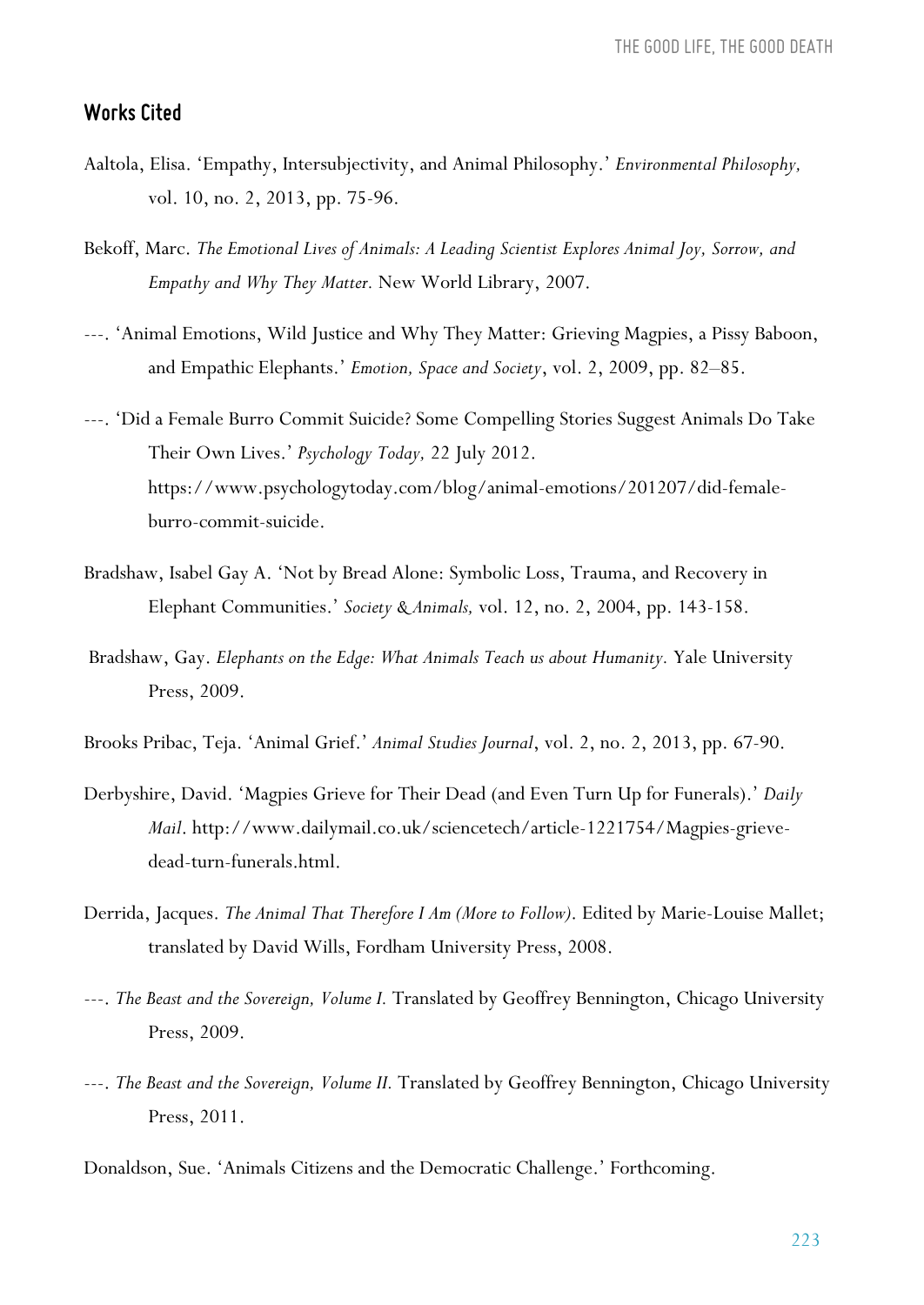- Donaldson, Sue and Will Kymlicka. *Zoopolis: A Political Theory of Animal Rights*. Oxford University Press, 2011.
- Greenwood, Arin. 'What It Means To Say A Dolphin Committed Suicide.' *Huffington Post*, http://www.huffingtonpost.com/2014/06/13/dolphin-commitssuicide\_n\_5491513.html
- Gruen, Lori. *Entangled Empathy: An Alternative Ethic for Our Relationships With Animals*. Lantern Books, 2015.
- Heidegger, Martin. *Being and Time.* 1927. Translated by John Macquarrie and Edward Robinson, HarperCollins, 2008.
- ---. *The Fundamental Concepts of Metaphysics.* 1929. Translated by William McNeill and Nicolas Walker, Indiana University Press, 1995
- King, Barbara J. *How Animals Grieve*. Chicago University Press, 2013.
- van Leeuwen, E. J. C., et al. 'Tool Use for Corpse Cleaning in Chimpanzees.' *Scientific Reports,* vol. 7, no. 44091, 2017.
- Lorenzini, Daniele. 'Domestication and Moral Responsibility.' Animals and Death Conference, 27 September 2016, Leeds.
- Meijer, Eva. 'Speaking with Animals: Philosophical Interspecies Investigations.' *Thinking about Animals in the Age of the Anthropocene*. Edited by Morten Tønnessen, Kristin Armstrong Oma and Silver Rattasepp, Lexington Books, 2016, pp. 73-89.
- Oliver, Kelly. 'The Limits of the "Human": An Alternative Ethics of Dependence on Animals.' *Animal Subjects 2.0: An Ethical Reader in a Posthuman World Vol. II*, edited by Jodey Castricano, forthcoming.
- Palmer, Brian. 'Hairy-Kiri? Do Animals Commit Suicide?' *Slate,* http://www.slate.com/articles/news\_and\_politics/explainer/2011/11/beached\_wha les\_in\_new\_zealand\_do\_animals\_commit\_suicide\_.html.
- Palmer, Clare. 'Killing Animals in Animal Shelters.' *Killing Animals*. Edited by The Animals Study Group. Illinois University Press, 2006, pp. 170-187.